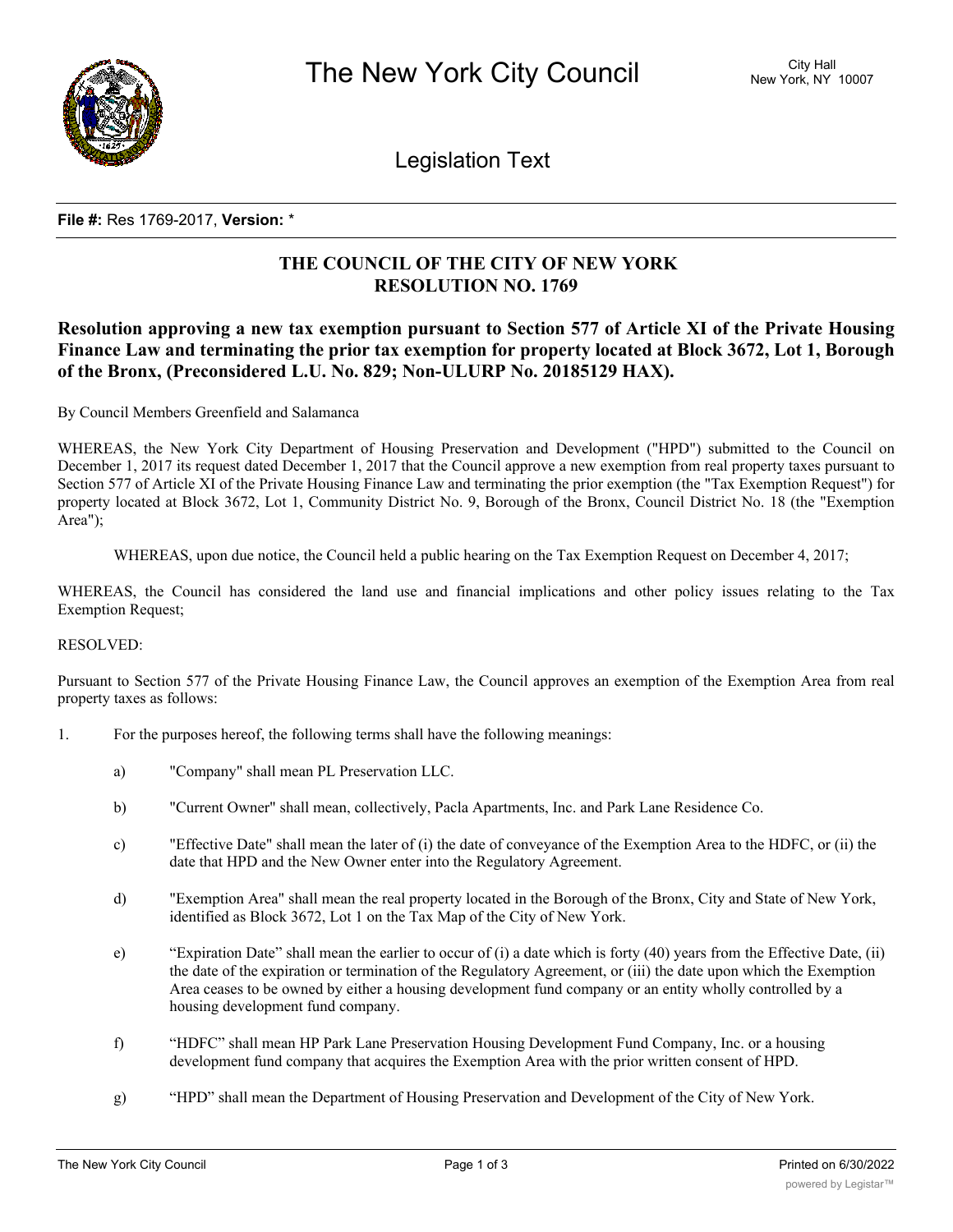- h) "New Exemption" shall mean the exemption from real property taxation provided hereunder with respect to the Exemption Area.
- i) "New Owner" shall mean, collectively, the HDFC and the Company.
- j) "Prior Exemption "shall mean the exemption from real property taxation for the Exemption Area approved by the Board of Estimate on March 21, 1968 (Cal. No.6-A), as extended by the Council on June 7, 2004 (Resolution No. 388-A).
- k) "Regulatory Agreement" shall mean the regulatory agreement between HPD and the New Owner establishing certain controls upon the operation of the Exemption Area during the term of the New Exemption.
- l) "Gross Rent" shall mean the gross potential rents from all residential units (both occupied and vacant) of the Exemption Area, including any federal subsidy (including, but not limited to, Section 8, rent supplements, and rental assistance).
- m) "Gross Rent Tax" shall mean an amount equal to three quarters of one percent (.75%) of Gross Rent in the tax year in which such real property tax payment is made.
- 2. The Prior Exemption shall terminate upon the Effective Date.
- 3. All of the value of the property in the Exemption Area, including both the land and any improvements (excluding those portions, if any, devoted to business, commercial, or community facility use), shall be exempt from real property taxation, other than assessments for local improvements, for a period commencing upon the Effective Date and terminating upon the Expiration Date.
- 4. Commencing upon the Effective Date, and during each year thereafter until the Expiration Date, the New Owner shall make real property tax payments in the sum of the Gross Rent Tax. Notwithstanding the foregoing, the total annual real property tax payment by the New Owner shall not at any time exceed the amount of real property taxes that would otherwise be due in the absence of any form of exemption from or abatement of real property taxation provided by any existing or future local, state, or federal law, rule or regulation.
- 5. Notwithstanding any provision hereof to the contrary:
	- a) The New Exemption shall terminate if HPD determines at any time that (i) the Exemption Area is not being operated in accordance with the requirements of Article XI of the Private Housing Finance Law, (ii) the Exemption Area is not being operated in accordance with the requirements of the Regulatory Agreement, (iii) the Exemption Area is not being operated in accordance with the requirements of any other agreement with, or for the benefit of, the City of New York, (iv) any interest in the Exemption Area is conveyed or transferred to a new owner without the prior written approval of HPD, or (v) the construction or demolition of any private or multiple dwelling on the Exemption Area has commenced without the prior written consent of HPD. HPD shall deliver written notice of any such determination to the New Owner and all mortgagees of record, which notice shall provide for an opportunity to cure of not less than sixty (60) days. If the noncompliance specified in such notice is not cured within the time period specified therein, the New Exemption shall prospectively terminate.
	- b) The New Exemption shall apply to all land in the Exemption Area, but shall only apply to a building on the Exemption Area that exists on the Effective Date.
	- c) Nothing herein shall entitle the HDFC, the New Owner or any past owner to a refund of any real property taxes which accrued and were paid with respect to the Exemption Area prior to the Effective Date.
	- d) All previous resolutions, if any, providing an exemption from or abatement of real property taxation with respect to the Exemption Area are hereby revoked as of the Effective Date.
- 6. In consideration of the New Exemption, the owner of the Exemption Area shall, for so long as the New Exemption shall remain in effect, waive the benefits of any additional or concurrent real property tax abatement and/or tax exemption which